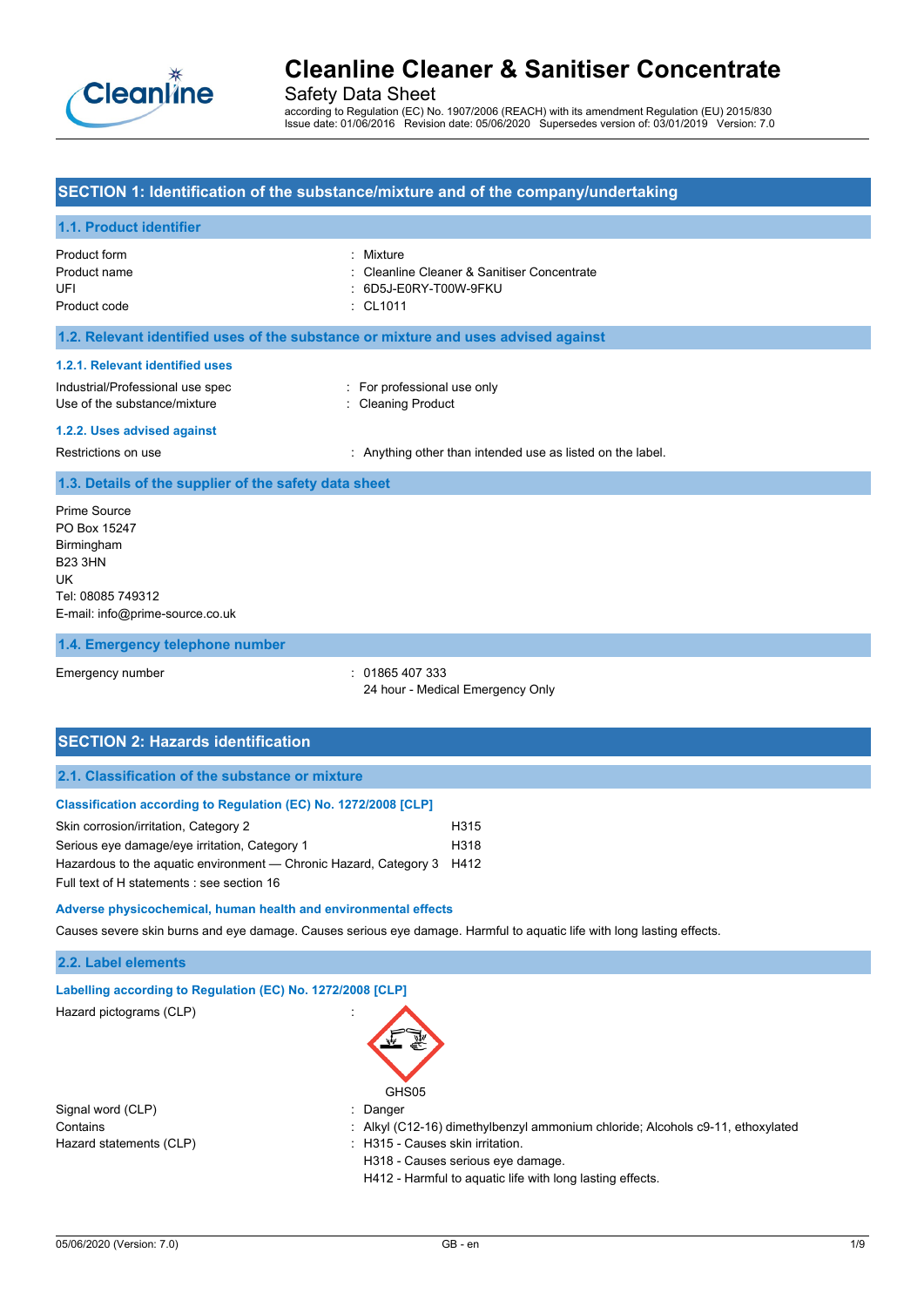Safety Data Sheet

according to Regulation (EC) No. 1907/2006 (REACH) with its amendment Regulation (EU) 2015/830

| Precautionary statements (CLP) | : P264 - Wash hands thoroughly after handling.                                       |
|--------------------------------|--------------------------------------------------------------------------------------|
|                                | P280 - Wear protective gloves, eye protection.                                       |
|                                | P302+P352 - IF ON SKIN: Wash with plenty of soap and water.                          |
|                                | P305+P351+P338 - IF IN EYES: Rinse cautiously with water for several minutes. Remove |
|                                | contact lenses, if present and easy to do. Continue rinsing.                         |
|                                | P332+P313 - If skin irritation occurs: Get medical advice/attention.                 |
|                                |                                                                                      |

# **2.3. Other hazards**

No additional information available

## **SECTION 3: Composition/information on ingredients**

### **3.1. Substances**

#### Not applicable

#### **3.2. Mixtures**

| <b>Name</b>                                         | <b>Product identifier</b>                                                | $\frac{9}{6}$      | <b>Classification according to</b><br><b>Regulation (EC) No.</b><br>1272/2008 [CLP]                                             |
|-----------------------------------------------------|--------------------------------------------------------------------------|--------------------|---------------------------------------------------------------------------------------------------------------------------------|
| Alcohols c9-11, ethoxylated                         | (CAS-No.) 68439-46-3<br>(EC-No.) 614-482-0<br>(REACH-no) Exempt          | $\geq 1 - \leq 10$ | Acute Tox. 4 (Oral), H302<br>Eye Dam. 1, H318                                                                                   |
| Alkyl (C12-16) dimethylbenzyl ammonium chloride     | (CAS-No.) 68424-85-1<br>(EC-No.) 270-325-2                               | $\geq 1 - \leq 10$ | Acute Tox. 4 (Oral), H302<br>Skin Corr. 1B, H314<br>Eye Dam. 1, H318<br>Aquatic Acute 1, H400 (M=10)<br>Aquatic Chronic 1, H410 |
| tetrasodium (1-hydroxyethylidene)bisphosphonic acid | (CAS-No.) 3794-83-0<br>(EC-No.) 223-267-7<br>(REACH-no) 01-2119510382-52 | $\geq 1 - \leq 10$ | Acute Tox. 4 (Oral), H302<br>Eye Irrit. 2, H319                                                                                 |

| <b>Specific concentration limits:</b>                |                                                                          |                                      |
|------------------------------------------------------|--------------------------------------------------------------------------|--------------------------------------|
| Name                                                 | Product identifier                                                       | <b>Specific concentration limits</b> |
| tetrasodium (1-hydroxyethylidene) bisphosphonic acid | (CAS-No.) 3794-83-0<br>(EC-No.) 223-267-7<br>(REACH-no) 01-2119510382-52 | $(30 < C < 100)$ Eye Irrit. 2, H319  |

Full text of H-statements: see section 16

## **SECTION 4: First aid measures**

| 4.1. Description of first aid measures                           |                                                                                                                                                         |
|------------------------------------------------------------------|---------------------------------------------------------------------------------------------------------------------------------------------------------|
| First-aid measures general                                       | : Call a physician immediately.                                                                                                                         |
| First-aid measures after inhalation                              | : Remove person to fresh air and keep comfortable for breathing.                                                                                        |
| First-aid measures after skin contact                            | : Rinse skin with water/shower. Take off immediately all contaminated clothing. Call a<br>physician immediately.                                        |
| First-aid measures after eye contact                             | : Rinse cautiously with water for several minutes. Remove contact lenses, if present and easy<br>to do. Continue rinsing. Call a physician immediately. |
| First-aid measures after ingestion                               | : Rinse mouth. Do not induce vomiting. Call a physician immediately.                                                                                    |
| 4.2. Most important symptoms and effects, both acute and delayed |                                                                                                                                                         |
| Symptoms/effects after skin contact                              | : Burns.                                                                                                                                                |
| Symptoms/effects after eye contact                               | : Serious damage to eyes.                                                                                                                               |
| Symptoms/effects after ingestion                                 | : Burns.                                                                                                                                                |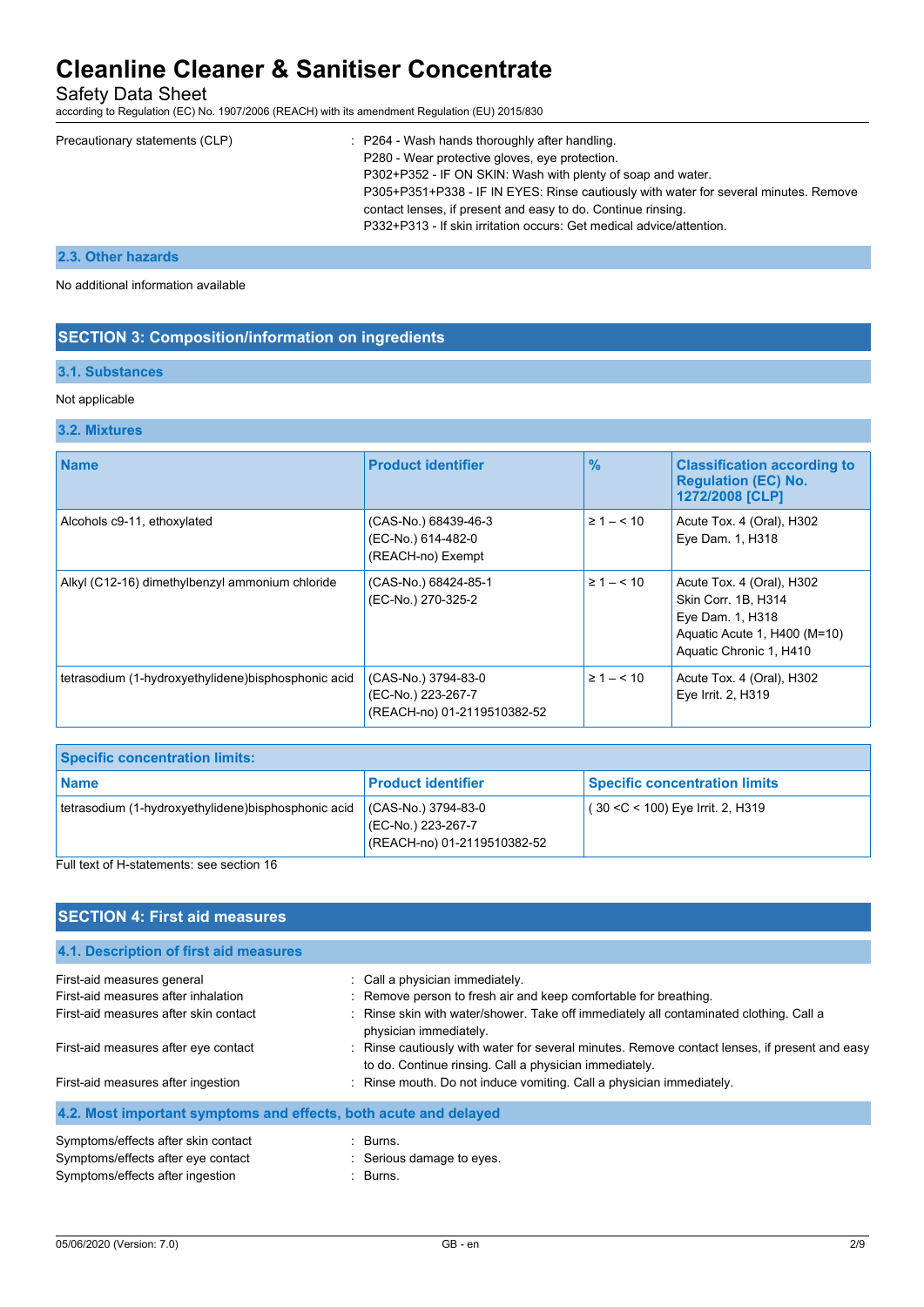Safety Data Sheet

according to Regulation (EC) No. 1907/2006 (REACH) with its amendment Regulation (EU) 2015/830

## **4.3. Indication of any immediate medical attention and special treatment needed**

Treat symptomatically.

| <b>SECTION 5: Firefighting measures</b>                    |                                                                                                                                             |
|------------------------------------------------------------|---------------------------------------------------------------------------------------------------------------------------------------------|
| 5.1. Extinguishing media                                   |                                                                                                                                             |
| Suitable extinguishing media                               | : Water spray. Dry powder. Foam. Carbon dioxide.                                                                                            |
| 5.2. Special hazards arising from the substance or mixture |                                                                                                                                             |
| Hazardous decomposition products in case of fire           | : Toxic fumes may be released.                                                                                                              |
| 5.3. Advice for firefighters                               |                                                                                                                                             |
| Protection during firefighting                             | : Do not attempt to take action without suitable protective equipment. Self-contained<br>breathing apparatus. Complete protective clothing. |

| <b>SECTION 6: Accidental release measures</b>             |                                                                                                                                                                |
|-----------------------------------------------------------|----------------------------------------------------------------------------------------------------------------------------------------------------------------|
|                                                           | 6.1. Personal precautions, protective equipment and emergency procedures                                                                                       |
| 6.1.1. For non-emergency personnel                        |                                                                                                                                                                |
| <b>Emergency procedures</b>                               | Ventilate spillage area. Avoid contact with skin and eyes. Do not breathe<br>dust/fume/gas/mist/vapours/spray.                                                 |
| 6.1.2. For emergency responders                           |                                                                                                                                                                |
| Protective equipment                                      | : Do not attempt to take action without suitable protective equipment. For further information<br>refer to section 8: "Exposure controls/personal protection". |
| <b>6.2. Environmental precautions</b>                     |                                                                                                                                                                |
| Avoid release to the environment.                         |                                                                                                                                                                |
| 6.3. Methods and material for containment and cleaning up |                                                                                                                                                                |
| Methods for cleaning up<br>Other information              | : Take up liquid spill into absorbent material.<br>Dispose of materials or solid residues at an authorized site.                                               |
| 6.4. Reference to other sections                          |                                                                                                                                                                |
| For further information refer to section 13.              |                                                                                                                                                                |

| <b>SECTION 7: Handling and storage</b>                                    |                                                                                                                                                                                      |
|---------------------------------------------------------------------------|--------------------------------------------------------------------------------------------------------------------------------------------------------------------------------------|
| 7.1. Precautions for safe handling                                        |                                                                                                                                                                                      |
| Precautions for safe handling                                             | : Ensure good ventilation of the work station. Avoid contact with skin and eyes. Do not<br>breathe spray. Wear personal protective equipment.                                        |
| Hygiene measures                                                          | : Wash contaminated clothing before reuse. Do not eat, drink or smoke when using this<br>product. Always wash hands after handling the product.                                      |
| 7.2. Conditions for safe storage, including any incompatibilities         |                                                                                                                                                                                      |
| Storage conditions<br>Incompatible products<br>Special rules on packaging | : Store locked up. Store in a well-ventilated place. Keep cool.<br>: Oxidizing agent. Strong acids. Strong bases.<br>: Keep only in original container. Store in a closed container. |
| 7.3. Specific end use(s)                                                  |                                                                                                                                                                                      |

No additional information available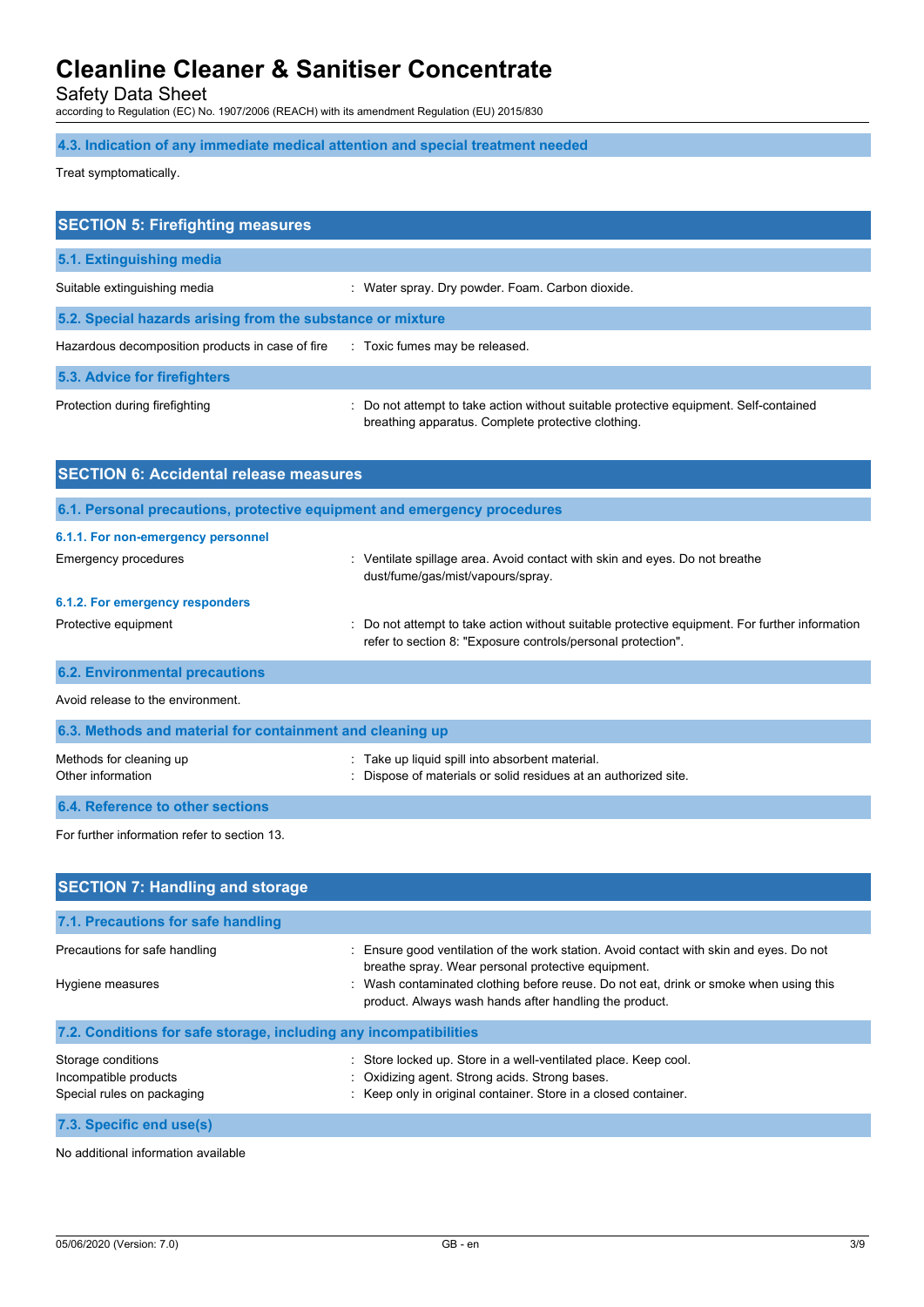Safety Data Sheet

according to Regulation (EC) No. 1907/2006 (REACH) with its amendment Regulation (EU) 2015/830

| <b>SECTION 8: Exposure controls/personal protection</b>                           |
|-----------------------------------------------------------------------------------|
| <b>8.1. Control parameters</b>                                                    |
| No additional information available                                               |
| 8.2. Exposure controls                                                            |
| Appropriate engineering controls:<br>Ensure good ventilation of the work station. |
| Hand protection:                                                                  |
| Chemical resistant gloves (according to European standard EN 374 or equivalent)   |
| Eye protection:                                                                   |
| Safety glasses. Use eye protection according to EN 166.                           |
| Skin and body protection:                                                         |
| Wear suitable protective clothing                                                 |
|                                                                                   |

### **Respiratory protection:**

Not required for normal conditions of use

#### **Personal protective equipment symbol(s):**



#### **Environmental exposure controls:**

Avoid release to the environment.

#### **Other information:**

PPE should be worn to prevent any contact with the chemical. Any contaminated clothing should be washed prior to re-use.

## **SECTION 9: Physical and chemical properties**

### **9.1. Information on basic physical and chemical properties**

| Physical state                                       | Liquid                                 |
|------------------------------------------------------|----------------------------------------|
| Colour                                               | Colourless.                            |
| Odour                                                | characteristic.                        |
| Odour threshold                                      | No data available                      |
| рH                                                   | : 11                                   |
| Relative evaporation rate (butylacetate=1)           | No data available                      |
| Melting point                                        | Not applicable                         |
| Freezing point                                       | No data available                      |
| Boiling point                                        | : No data available                    |
| Flash point                                          | : No data available                    |
| Auto-ignition temperature                            | : No data available                    |
| Decomposition temperature                            | : No data available                    |
| Flammability (solid, gas)                            | Not applicable                         |
| Vapour pressure                                      | No data available<br>No data available |
| Relative vapour density at 20 °C<br>Relative density | : 1.01                                 |
| Solubility                                           | No data available                      |
| Partition coefficient n-octanol/water (Log Pow)      | No data available                      |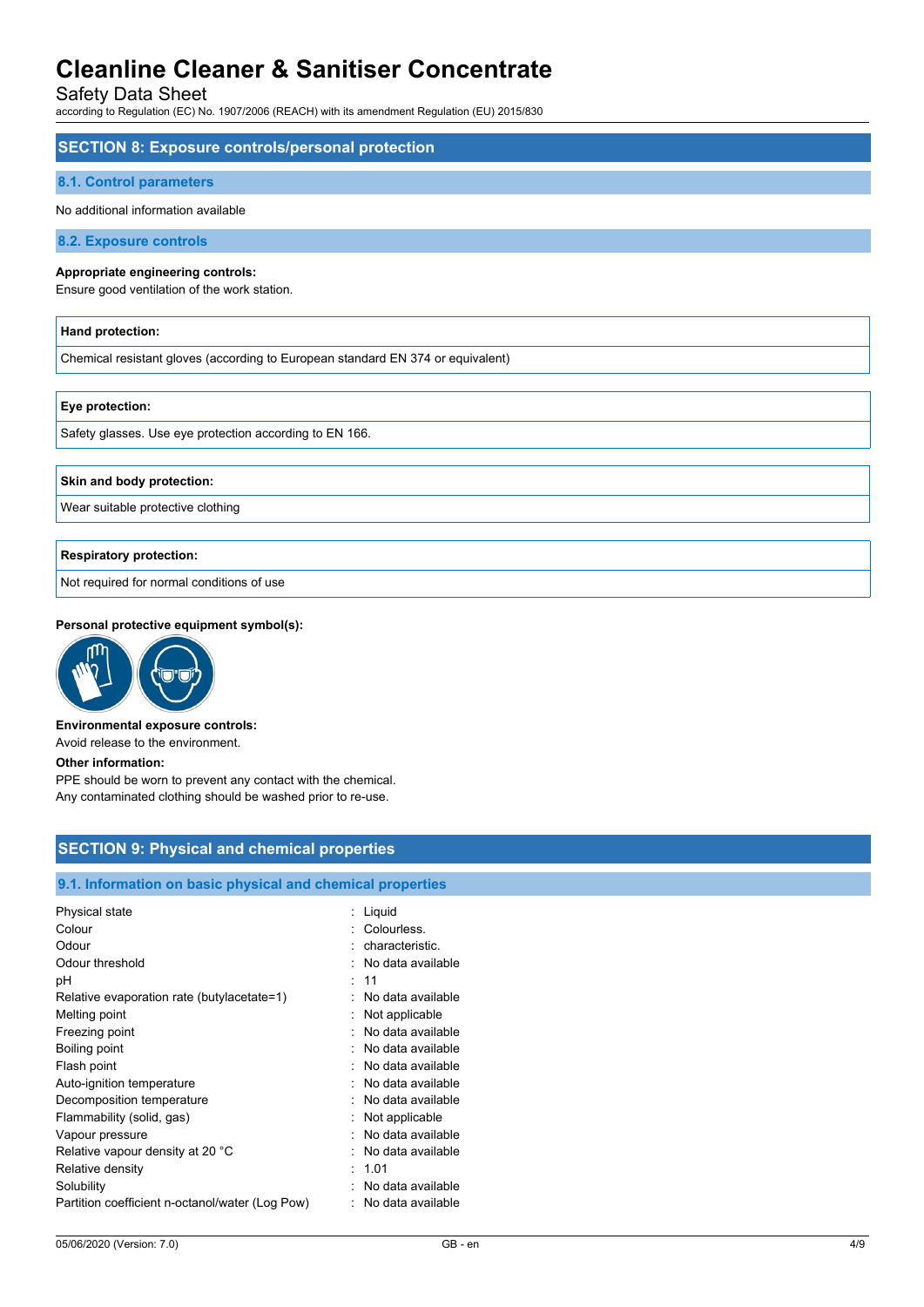Safety Data Sheet

according to Regulation (EC) No. 1907/2006 (REACH) with its amendment Regulation (EU) 2015/830

| Viscosity, kinematic    | : No data available |
|-------------------------|---------------------|
| Viscosity, dynamic      | : No data available |
| Explosive properties    | : No data available |
| Oxidising properties    | : No data available |
| <b>Explosive limits</b> | : No data available |

#### **9.2. Other information**

No additional information available

### **SECTION 10: Stability and reactivity**

#### **10.1. Reactivity**

The product is non-reactive under normal conditions of use, storage and transport.

**10.2. Chemical stability**

Stable under normal conditions.

**10.3. Possibility of hazardous reactions**

No dangerous reactions known under normal conditions of use.

**10.4. Conditions to avoid**

None under recommended storage and handling conditions (see section 7).

**10.5. Incompatible materials**

No additional information available

**10.6. Hazardous decomposition products**

Under normal conditions of storage and use, hazardous decomposition products should not be produced.

| <b>SECTION 11: Toxicological information</b>                                    |                                                                                               |  |  |
|---------------------------------------------------------------------------------|-----------------------------------------------------------------------------------------------|--|--|
| 11.1. Information on toxicological effects                                      |                                                                                               |  |  |
| Acute toxicity (oral)<br>Acute toxicity (dermal)<br>Acute toxicity (inhalation) | : Not classified<br>: Not classified<br>: Not classified                                      |  |  |
| Alkyl (C12-16) dimethylbenzyl ammonium chloride (68424-85-1)                    |                                                                                               |  |  |
| LD50 oral rat                                                                   | 795 mg/kg                                                                                     |  |  |
| Alcohols c9-11, ethoxylated (68439-46-3)                                        |                                                                                               |  |  |
| LD50 dermal rat                                                                 | > 2000 mg/kg bodyweight Animal: rat, Guideline: OECD Guideline 402 (Acute Dermal<br>Toxicity) |  |  |
| LC50 inhalation rat (mg/l)                                                      | > 1.6 mg/l air Animal: rat, Guideline: OECD Guideline 403 (Acute Inhalation Toxicity)         |  |  |
|                                                                                 |                                                                                               |  |  |

| tetrasodium (1-hydroxyethylidene)bisphosphonic acid (3794-83-0) |                                                                                                                |  |
|-----------------------------------------------------------------|----------------------------------------------------------------------------------------------------------------|--|
| LD50 oral rat                                                   | 2850 mg/kg bodyweight Animal: rat, Guideline: OECD Guideline 401 (Acute Oral Toxicity),<br>95% CL: 2489 - 3211 |  |
| LD50 dermal rabbit                                              | > 5000 mg/kg bodyweight Animal: rabbit, Guideline: OECD Guideline 402 (Acute Dermal<br>Toxicity)               |  |
| LD50 dermal                                                     | , > 5000 mg/kg                                                                                                 |  |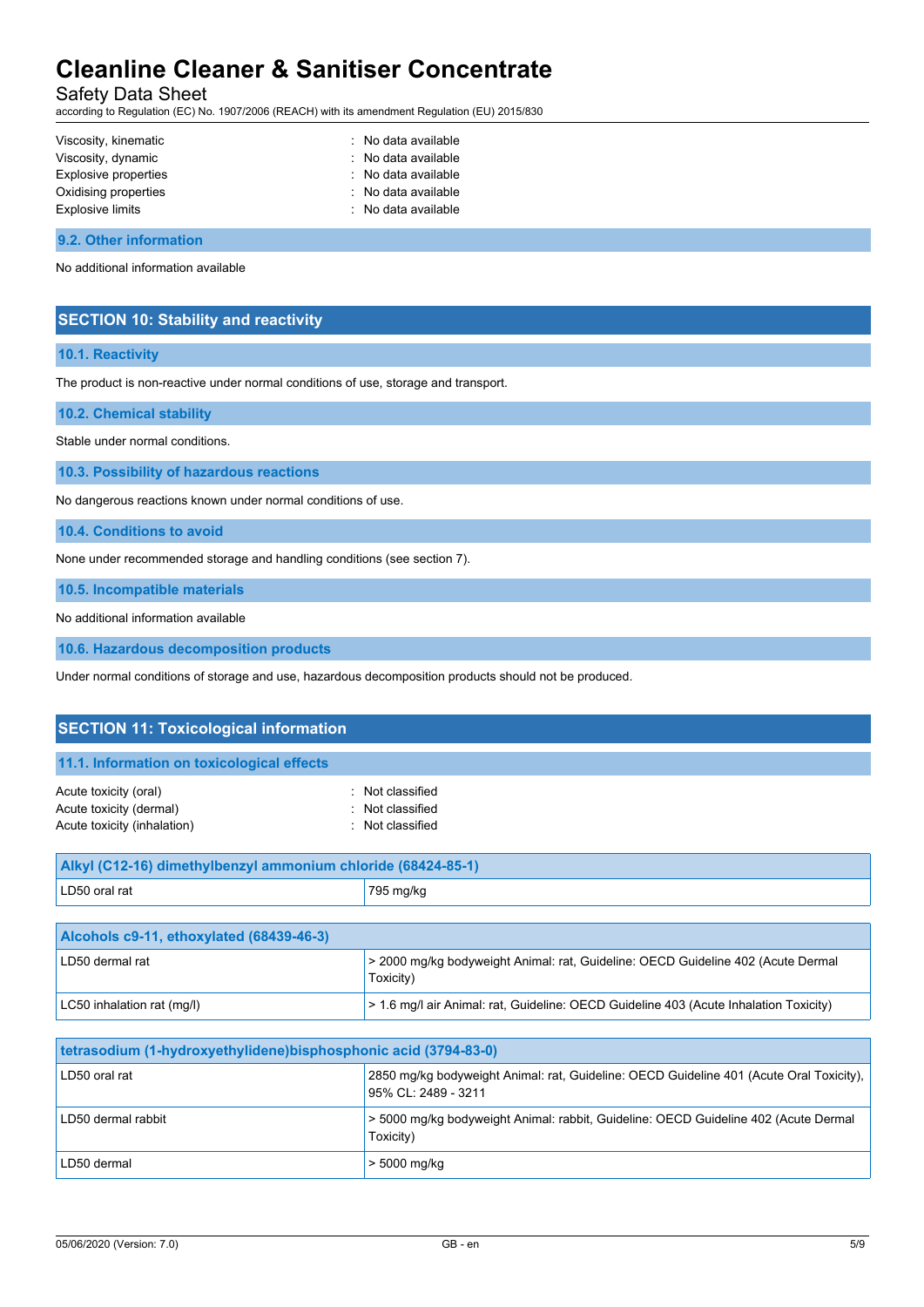Safety Data Sheet

according to Regulation (EC) No. 1907/2006 (REACH) with its amendment Regulation (EU) 2015/830

| Skin corrosion/irritation         | : Causes skin irritation.    |
|-----------------------------------|------------------------------|
|                                   | pH: 11                       |
| Serious eye damage/irritation     | : Causes serious eye damage. |
|                                   | pH: 11                       |
| Respiratory or skin sensitisation | : Not classified             |
| Germ cell mutagenicity            | : Not classified             |
| Carcinogenicity                   | : Not classified             |

| tetrasodium (1-hydroxyethylidene) bisphosphonic acid (3794-83-0) |                                                                                                                                                                                                                                        |  |  |
|------------------------------------------------------------------|----------------------------------------------------------------------------------------------------------------------------------------------------------------------------------------------------------------------------------------|--|--|
| NOAEL (chronic, oral, animal/male, 2 years)                      | $\geq$ 384 mg/kg bodyweight Animal: rat, Animal sex: male, Guideline: OECD Guideline 453<br>(Combined Chronic Toxicity / Carcinogenicity Studies), Remarks on results: other: Effect<br>type: carcinogenicity (migrated information)   |  |  |
| NOAEL (chronic, oral, animal/female, 2 years)                    | $\geq$ 493 mg/kg bodyweight Animal: rat, Animal sex: female, Guideline: OECD Guideline 453<br>(Combined Chronic Toxicity / Carcinogenicity Studies), Remarks on results: other: Effect<br>type: carcinogenicity (migrated information) |  |  |
| Reproductive toxicity                                            | : Not classified                                                                                                                                                                                                                       |  |  |
| STOT-single exposure                                             | Not classified                                                                                                                                                                                                                         |  |  |
| STOT-repeated exposure                                           | Not classified                                                                                                                                                                                                                         |  |  |
| Alcohols c9-11, ethoxylated (68439-46-3)                         |                                                                                                                                                                                                                                        |  |  |
| NOAEL (oral, rat, 90 days)                                       | $\geq$ 500 mg/kg bodyweight Animal: rat, Guideline: OECD Guideline 408 (Repeated Dose 90-<br>Day Oral Toxicity in Rodents)                                                                                                             |  |  |

| tetrasodium (1-hydroxyethylidene) bisphosphonic acid (3794-83-0) |                                                                                                                                      |  |
|------------------------------------------------------------------|--------------------------------------------------------------------------------------------------------------------------------------|--|
| LOAEL (oral, rat, 90 days)                                       | 169 mg/kg bodyweight Animal: rat, Animal sex: male, Guideline: OECD Guideline 408<br>(Repeated Dose 90-Day Oral Toxicity in Rodents) |  |
|                                                                  |                                                                                                                                      |  |

Aspiration hazard **in the set of the set of the set of the set of the set of the set of the set of the set of the set of the set of the set of the set of the set of the set of the set of the set of the set of the set of th** 

# **SECTION 12: Ecological information**

| 12.1. Toxicity                                              |                                                      |
|-------------------------------------------------------------|------------------------------------------------------|
| Ecology - general                                           | : Harmful to aquatic life with long lasting effects. |
| Hazardous to the aquatic environment, short-term<br>(acute) | : Not classified                                     |
| Hazardous to the aquatic environment, long-term             | : Harmful to aquatic life with long lasting effects. |
| (chronic)                                                   |                                                      |
| Not rapidly degradable                                      |                                                      |

| Alkyl (C12-16) dimethylbenzyl ammonium chloride (68424-85-1) |              |  |
|--------------------------------------------------------------|--------------|--|
| EC50 Daphnia 1                                               | $0.016$ mg/l |  |
|                                                              |              |  |

| tetrasodium (1-hydroxyethylidene) bisphosphonic acid (3794-83-0)                                                                                                                                                                    |                                                                                            |  |
|-------------------------------------------------------------------------------------------------------------------------------------------------------------------------------------------------------------------------------------|--------------------------------------------------------------------------------------------|--|
| LC50 fish 1                                                                                                                                                                                                                         | 195 mg/l Test organisms (species): Oncorhynchus mykiss (previous name: Salmo<br>qairdneri) |  |
| EC50 Daphnia 1                                                                                                                                                                                                                      | 527 mg/l Test organisms (species): Daphnia magna                                           |  |
| NOEC (chronic)                                                                                                                                                                                                                      | 6.75 mg/l Test organisms (species): Daphnia magna Duration: '28 d'                         |  |
|                                                                                                                                                                                                                                     |                                                                                            |  |
| <b>AOO</b> Department of the Head of the contract of the contract of the contract of the contract of the contract of the contract of the contract of the contract of the contract of the contract of the contract of the contract o |                                                                                            |  |

**12.2. Persistence and degradability**

No additional information available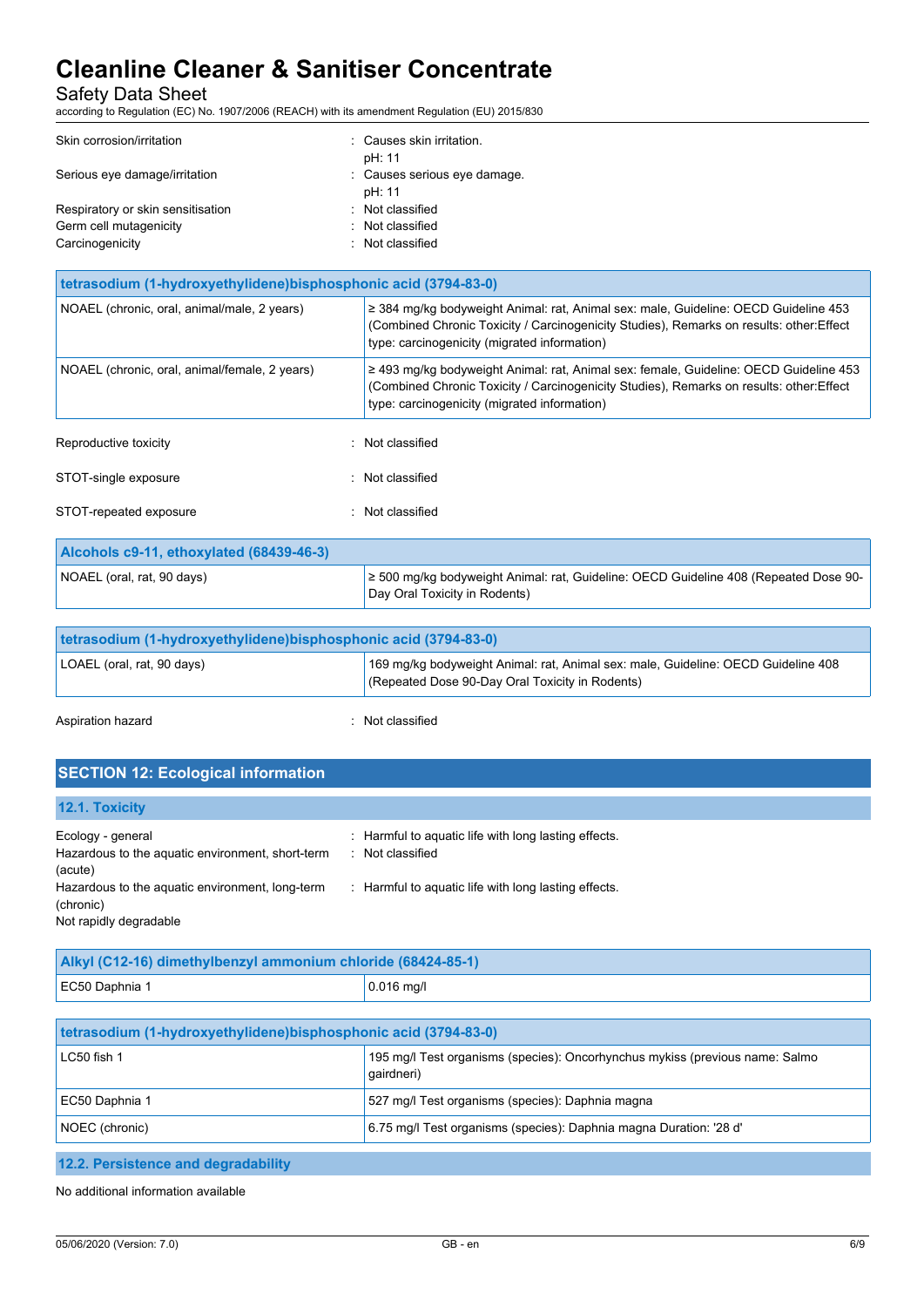Safety Data Sheet

according to Regulation (EC) No. 1907/2006 (REACH) with its amendment Regulation (EU) 2015/830

| 12.3. Bioaccumulative potential          |
|------------------------------------------|
| No additional information available      |
| 12.4. Mobility in soil                   |
| No additional information available      |
| 12.5. Results of PBT and vPvB assessment |
| No additional information available      |
| 12.6. Other adverse effects              |

No additional information available

| <b>SECTION 13: Disposal considerations</b> |  |  |
|--------------------------------------------|--|--|
| 13.1. Waste treatment methods              |  |  |

Waste treatment methods : Dispose of contents/container in accordance with licensed collector's sorting instructions.

# **SECTION 14: Transport information**

## In accordance with ADR / RID / IMDG / IATA / ADN

| <b>ADR</b>                             | <b>IMDG</b>   | <b>IATA</b>   | <b>ADN</b>    | <b>RID</b>    |  |
|----------------------------------------|---------------|---------------|---------------|---------------|--|
| 14.1. UN number                        |               |               |               |               |  |
| Not regulated                          | Not regulated | Not regulated | Not regulated | Not regulated |  |
| 14.2. UN proper shipping name          |               |               |               |               |  |
| Not regulated                          | Not regulated | Not regulated | Not regulated | Not regulated |  |
| 14.3. Transport hazard class(es)       |               |               |               |               |  |
| Not regulated                          | Not regulated | Not regulated | Not regulated | Not regulated |  |
| 14.4. Packing group                    |               |               |               |               |  |
| Not regulated                          | Not regulated | Not regulated | Not regulated | Not regulated |  |
| 14.5. Environmental hazards            |               |               |               |               |  |
| Not regulated                          | Not regulated | Not regulated | Not regulated | Not regulated |  |
| No supplementary information available |               |               |               |               |  |

## **14.6. Special precautions for user**

**Overland transport** Not regulated **Transport by sea** Not regulated **Air transport** Not regulated **Inland waterway transport** Not regulated **Rail transport** Not regulated

**14.7. Transport in bulk according to Annex II of Marpol and the IBC Code**

Not applicable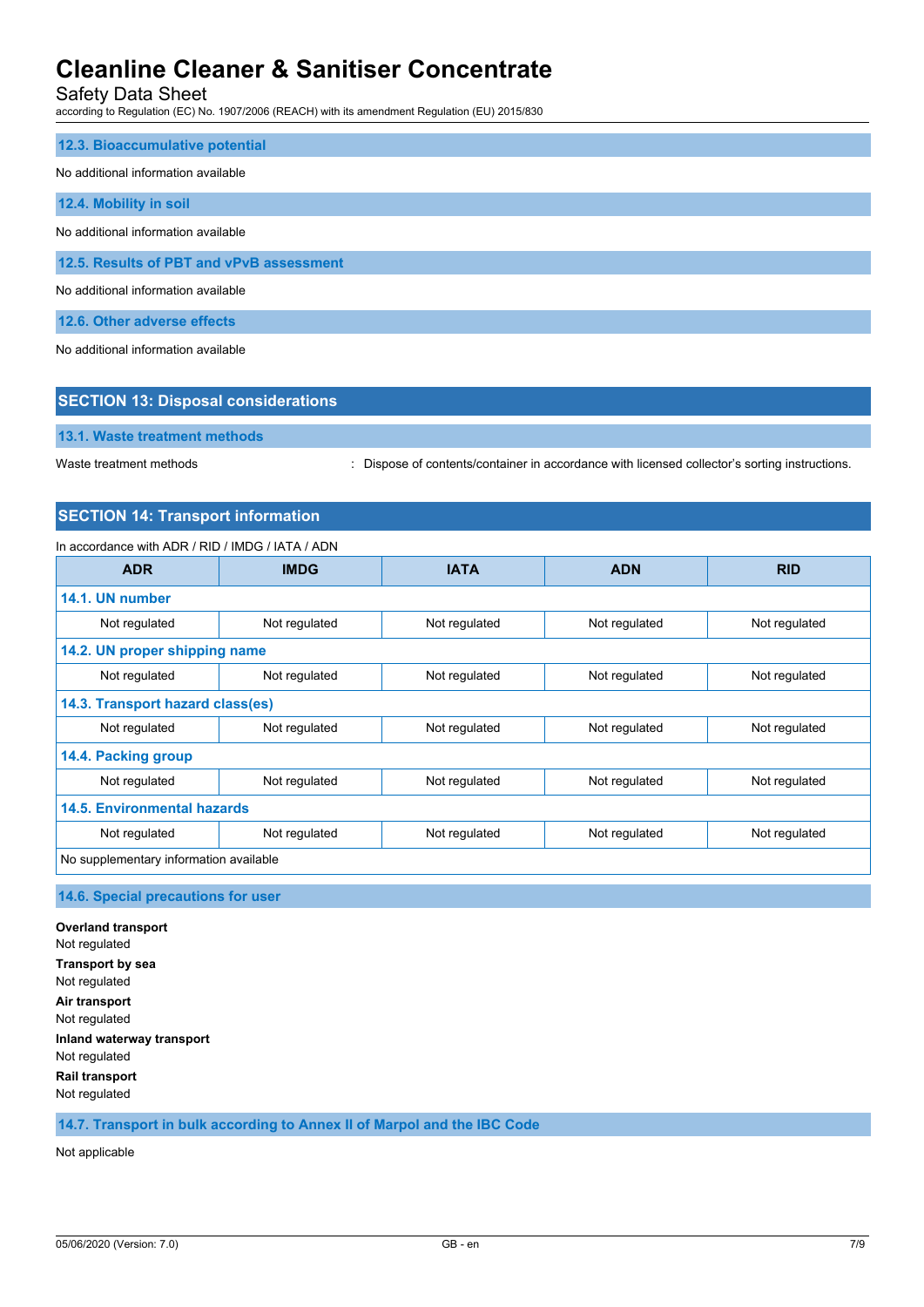Safety Data Sheet

according to Regulation (EC) No. 1907/2006 (REACH) with its amendment Regulation (EU) 2015/830

## **SECTION 15: Regulatory information**

**15.1. Safety, health and environmental regulations/legislation specific for the substance or mixture**

#### **15.1.1. EU-Regulations**

Contains no REACH substances with Annex XVII restrictions

Contains no substance on the REACH candidate list

Contains no REACH Annex XIV substances

Contains no substance subject to Regulation (EU) No 649/2012 of the European Parliament and of the Council of 4 July 2012 concerning the export and import of hazardous chemicals.

Contains no substance subject to Regulation (EU) No 2019/1021 of the European Parliament and of the Council of 20 June 2019 on persistent organic pollutants

#### **15.1.2. National regulations**

No additional information available

**15.2. Chemical safety assessment**

No chemical safety assessment has been carried out

## **SECTION 16: Other information**

#### **Abbreviations and acronyms:**

| ADN          | European Agreement concerning the International Carriage of Dangerous Goods by Inland Waterways   |
|--------------|---------------------------------------------------------------------------------------------------|
| <b>ADR</b>   | European Agreement concerning the International Carriage of Dangerous Goods by Road               |
| <b>ATE</b>   | <b>Acute Toxicity Estimate</b>                                                                    |
| <b>BLV</b>   | <b>Biological limit value</b>                                                                     |
| CAS-No.      | <b>Chemical Abstract Service number</b>                                                           |
| <b>CLP</b>   | Classification Labelling Packaging Regulation; Regulation (EC) No 1272/2008                       |
| <b>DMEL</b>  | <b>Derived Minimal Effect level</b>                                                               |
| <b>DNEL</b>  | Derived-No Effect Level                                                                           |
| <b>EC50</b>  | Median effective concentration                                                                    |
| EC-No.       | European Community number                                                                         |
| EN           | European Standard                                                                                 |
| <b>IATA</b>  | International Air Transport Association                                                           |
| <b>IMDG</b>  | International Maritime Dangerous Goods                                                            |
| <b>LC50</b>  | Median lethal concentration                                                                       |
| LD50         | Median lethal dose                                                                                |
| <b>LOAEL</b> | Lowest Observed Adverse Effect Level                                                              |
| <b>NOAEC</b> | No-Observed Adverse Effect Concentration                                                          |
| <b>NOAEL</b> | No-Observed Adverse Effect Level                                                                  |
| <b>NOEC</b>  | No-Observed Effect Concentration                                                                  |
| OEL          | Occupational Exposure Limit                                                                       |
| <b>PBT</b>   | <b>Persistent Bioaccumulative Toxic</b>                                                           |
| PNEC         | <b>Predicted No-Effect Concentration</b>                                                          |
| <b>REACH</b> | Registration, Evaluation, Authorisation and Restriction of Chemicals Regulation (EC) No 1907/2006 |
| <b>RID</b>   | Regulations concerning the International Carriage of Dangerous Goods by Rail                      |
| <b>SDS</b>   | Safety Data Sheet                                                                                 |
|              |                                                                                                   |